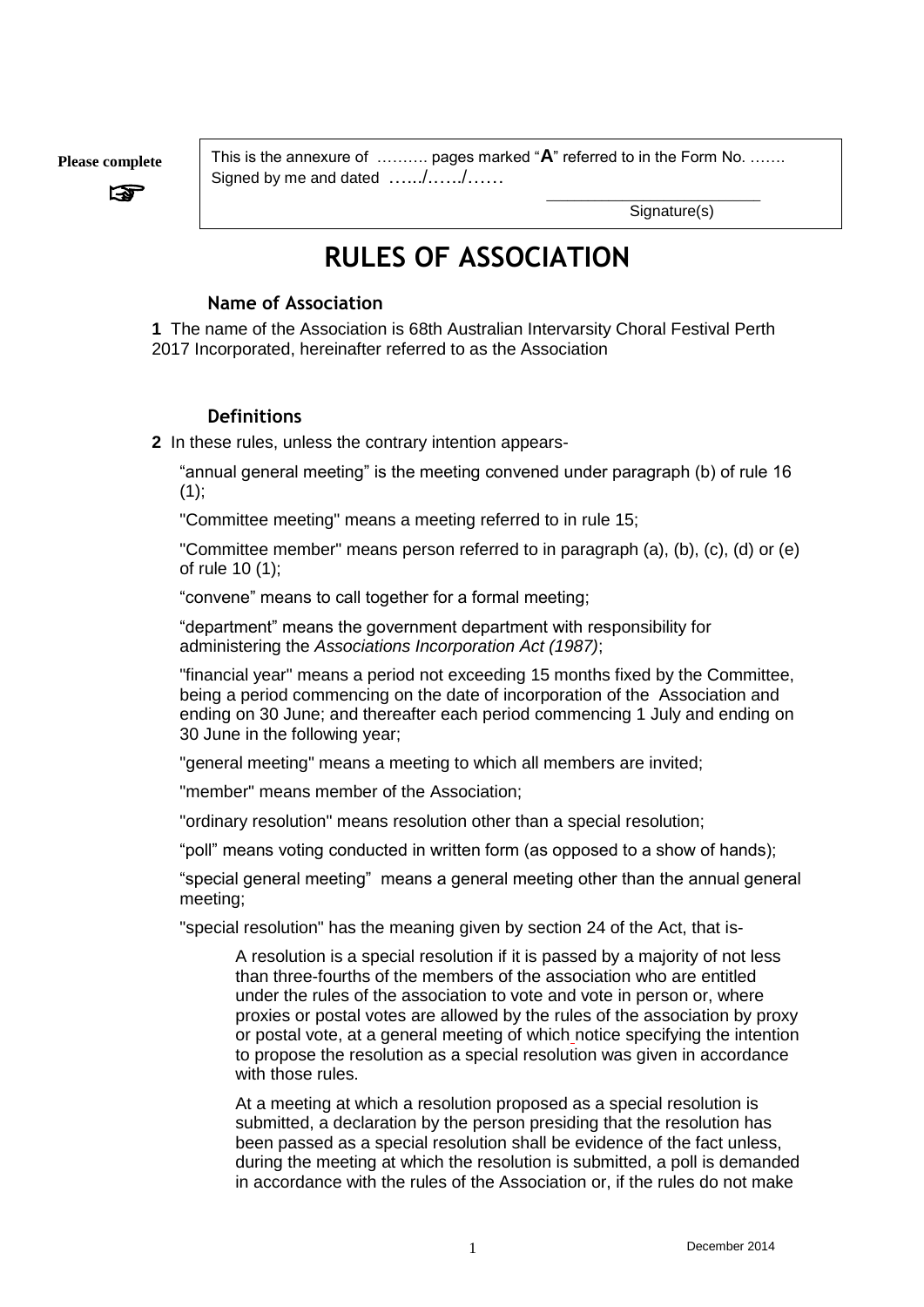provision as to the manner in which a poll may be demanded, by at least 3 members of the association present in person or, where proxies are allowed, by proxy.

If a poll is held, a declaration by the person presiding as to the result of a poll is evidence of the matter so declared.

"the Act" means the *Associations Incorporation Act 1987*;

"the Association" means the Association referred to in rule 1;

"the Convenor" means-

- (a) in relation to the proceedings at a Committee meeting or general meeting, the person presiding at the Committee meeting or general meeting in accordance with rule 11; or
- (b) otherwise than in relation to the proceedings referred to in paragraph (a), the person referred to in paragraph (a) of rule 10 (1) or, if that person is unable to perform his or her functions, the Treasurer;

"the Commissioner" means the Commissioner for Consumer Protection exercising powers under the Act;

"the Committee" means the Committee of Management of the Association referred to in rule 10 (1);

"the Secretary" means the Secretary referred to in paragraph (c) of rule 10 (1);

"the Treasurer" means the Treasurer referred to in paragraph (d) of rule 10 (1);

"AICSA" means the Australian Intervarsity Choral Societies Association,

"AIVCC" means the Australian Intervarsity Choral Council,

"the Festival" means the actual events to be staged in Perth in 2017

#### **Objects of Association**

**3** (1) The objects of the Association are:

a) to encourage and further the performance of, and interest in, choral music by Australian tertiary students.

b) the organisation and hosting of an intervarsity choral festival in Perth during 2017

c) to plan anything the Committee regards as reasonably necessary in the attainment of above objects.

(2) The property and income of the Association shall be applied solely towards the promotion of the objects of the Association and no part of that property or income may be paid or otherwise distributed, directly or indirectly, to members, except in good faith in the promotion of those objects.

## **Powers of Association**

**4** The powers conferred on the Association are the same as those conferred by section 13 of the Act, so that subject to the Act and any additions, exclusions or modifications inserted below, the Association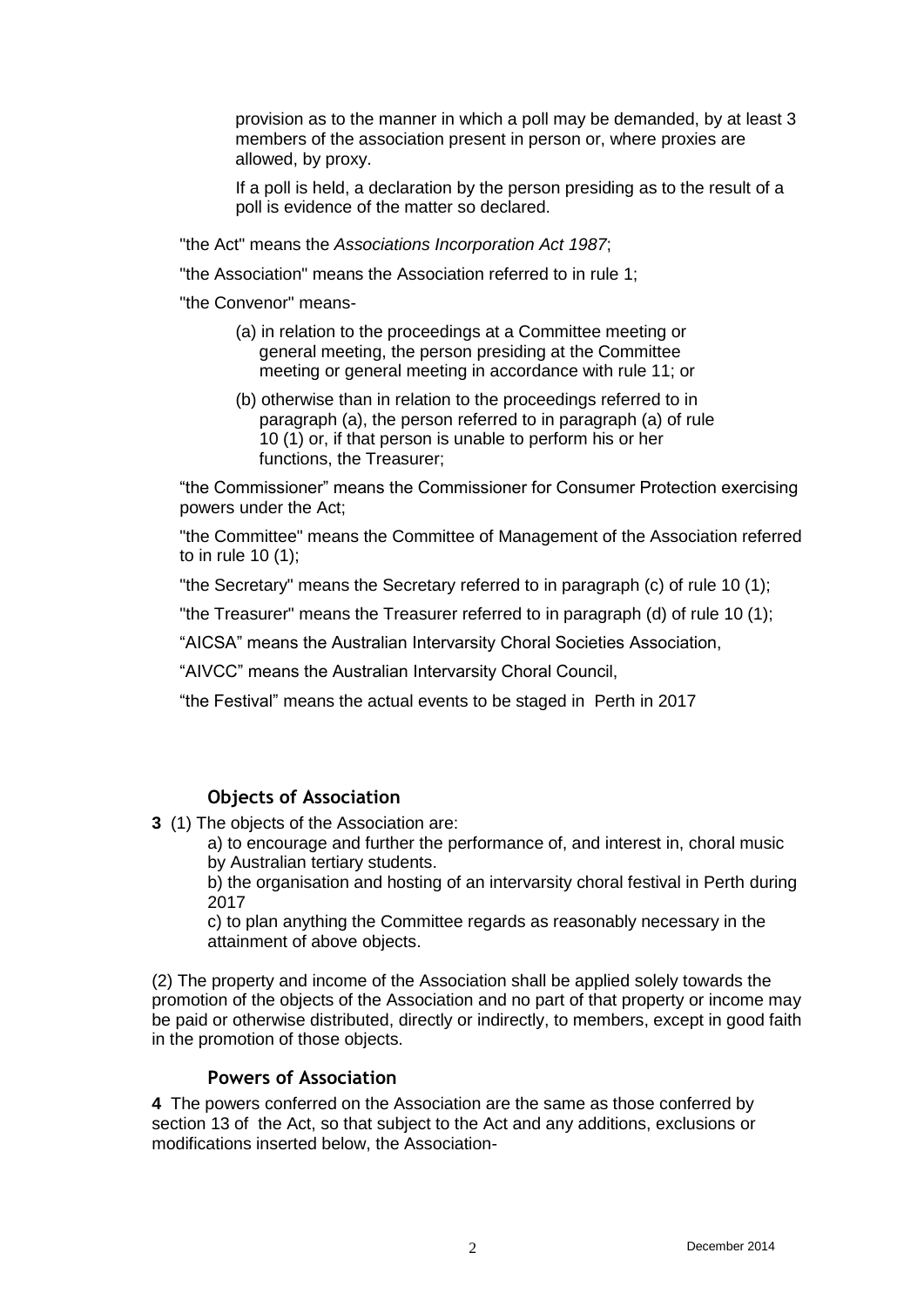may do all things necessary or convenient for carrying out its objects and purposes, and in particular, may -

- (a) acquire, hold, deal with, and dispose of any real or personal property;
- (b) open and operate bank accounts;
- (c) invest its money
	- (i) in any security in which trust monies may lawfully be invested; or
	- (ii) in any other manner authorised by the rules of the Association;
- (d) borrow money upon such terms and conditions as the Association thinks fit;
- (e) give such security for the discharge of liabilities incurred by the Association as the Association thinks fit;
- (f) appoint agents to transact any business of the Association on its behalf;
- (g) enter into any other contract it considers necessary or desirable; and
- (h) may act as trustee and accept and hold real and personal property upon trust, but does not have power to do any act or thing as a trustee that, if done otherwise than as a trustee, would contravene this Act or the rules of the Association.

#### **Qualifications for membership of Association**

- **5** (1) Membership of the Association is open to-
- a) all members of university choirs affiliated to AICSA; and
- b) the person is a natural person
- (2) A person who wishes to become a member must-
	- (a) apply for membership to the Committee in writing-
		- (i) signed by that person and by both of the members referred to in paragraph (b); and
		- (ii) in such form as the Committee from time to time directs; and
	- (b) be proposed by one member and seconded by another member.

(3) The Committee members must consider each application made under sub-rule (2) at a Committee meeting and must at the Committee meeting or the next Committee meeting accept or reject that application.

(4) An applicant whose application for membership of the Association is rejected under sub-rule (3) must, if he or she wishes to appeal against that decision, give notice to the Secretary of his or her intention to do so within a period of 14 days from the date he or she is advised of the rejection.

(5) When notice is given under sub-rule (4), the Association in a general meeting no later than the next annual general meeting, must either confirm or set aside the decision of the Committee to reject the application, after having afforded the applicant who gave that notice a reasonable opportunity to be heard by, or to make representations in writing to, the Association in the general meeting.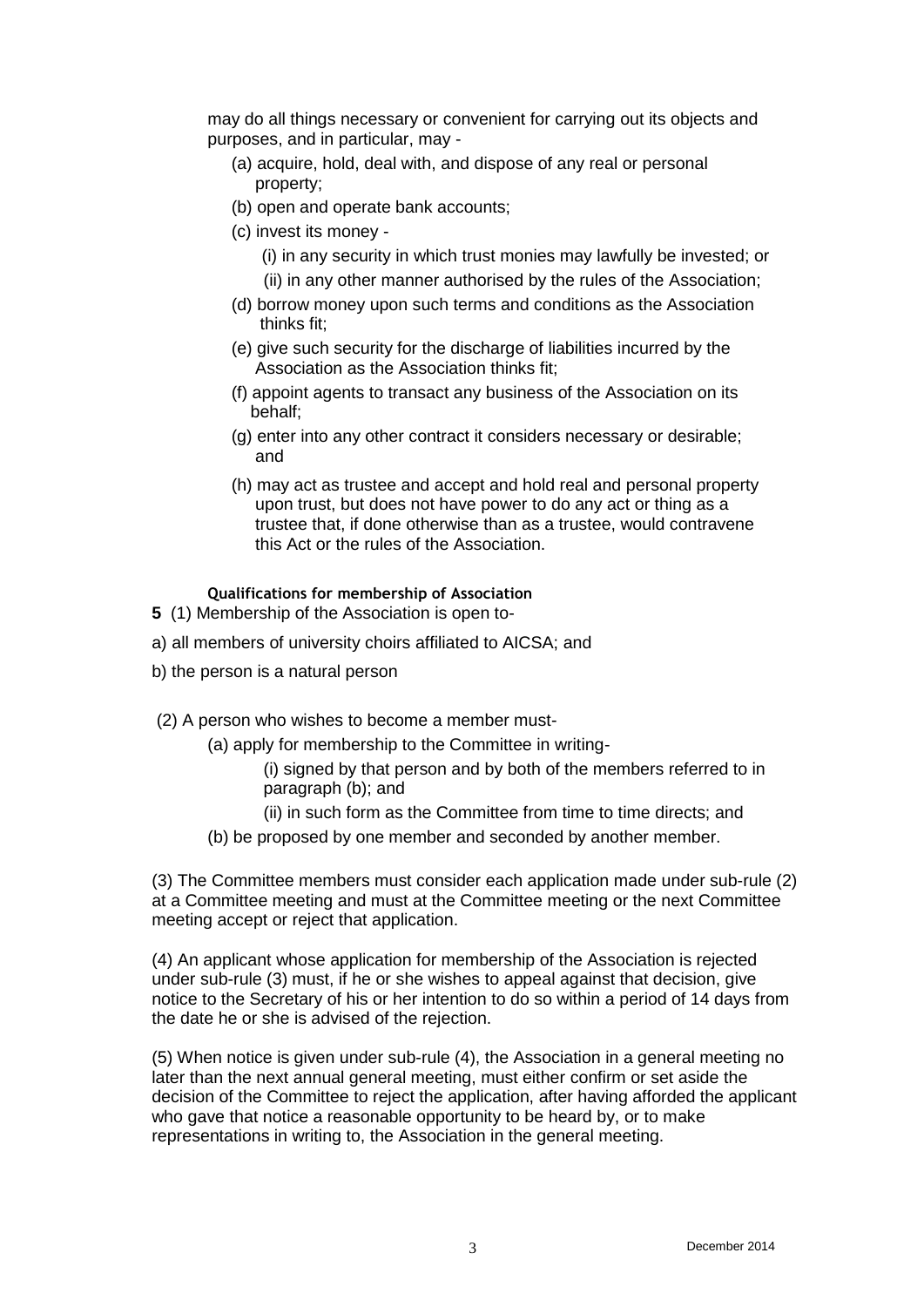(6) There shall be no restriction of membership of any person on the basis of religion, lifestyle, sex, age, race, or nationality.

## **Register of members of Association**

**6** (1) The Secretary, on behalf of the Association, must comply with section 27 of the Act by keeping and maintaining-

in an up to date condition a register of the members of the Association and their postal or residential addresses and, upon the request of a member of the Association, shall make the register available for the inspection of the member and the member may make a copy of or take an extract from the register but shall have no right to remove the register for that purpose.

(2) The register must be so kept and maintained at the Secretary's place of residence, or at such other place as the members at a general meeting decide.

(3) The Secretary must cause the name of a person who dies or who ceases to be a member under rule 8 to be deleted from the register of members referred to in subrule (1).

#### **Subscriptions of members of Association**

**7** (1) The members may from time to time at a general meeting determine the amount of the subscription to be paid by each member.

(2) Each member must pay to the Treasurer, annually on or before 1 July or such other date as the Committee from time to time determines, the amount of the subscription determined under sub-rule (1).

(3) Subject to sub-rule (4), a member whose subscription is not paid within 3 months after the relevant date fixed by or under sub-rule (2) ceases on the expiry of that period to be a member, unless the Committee decides otherwise.

(4) A person exercises all the rights and obligations of a member for the purposes of these rules if his or her subscription is paid on or before the relevant date fixed by or under sub-rule (2) or within 3 months thereafter, or such other time as the Committee allows.

(5) Until otherwise determined, a member of the association must, on admission to membership, pay to the association a fee of \$1

## **Termination of membership of the Association**

**8** Membership of the Association may be terminated upon-

- (a) receipt by the Secretary or another Committee member of a notice in writing from a member of his or her resignation from the Association. Such person remains liable to pay to the Association the amount of any subscription due and payable by that person to the Association but unpaid at the date of termination; or
- (b) non-payment by a member of his or her subscription within three months of the date fixed by the Committee for subscriptions to be paid, unless the Committee decides otherwise in accordance with rule 7 (3); or
- (c) expulsion of a member in accordance with rule 9.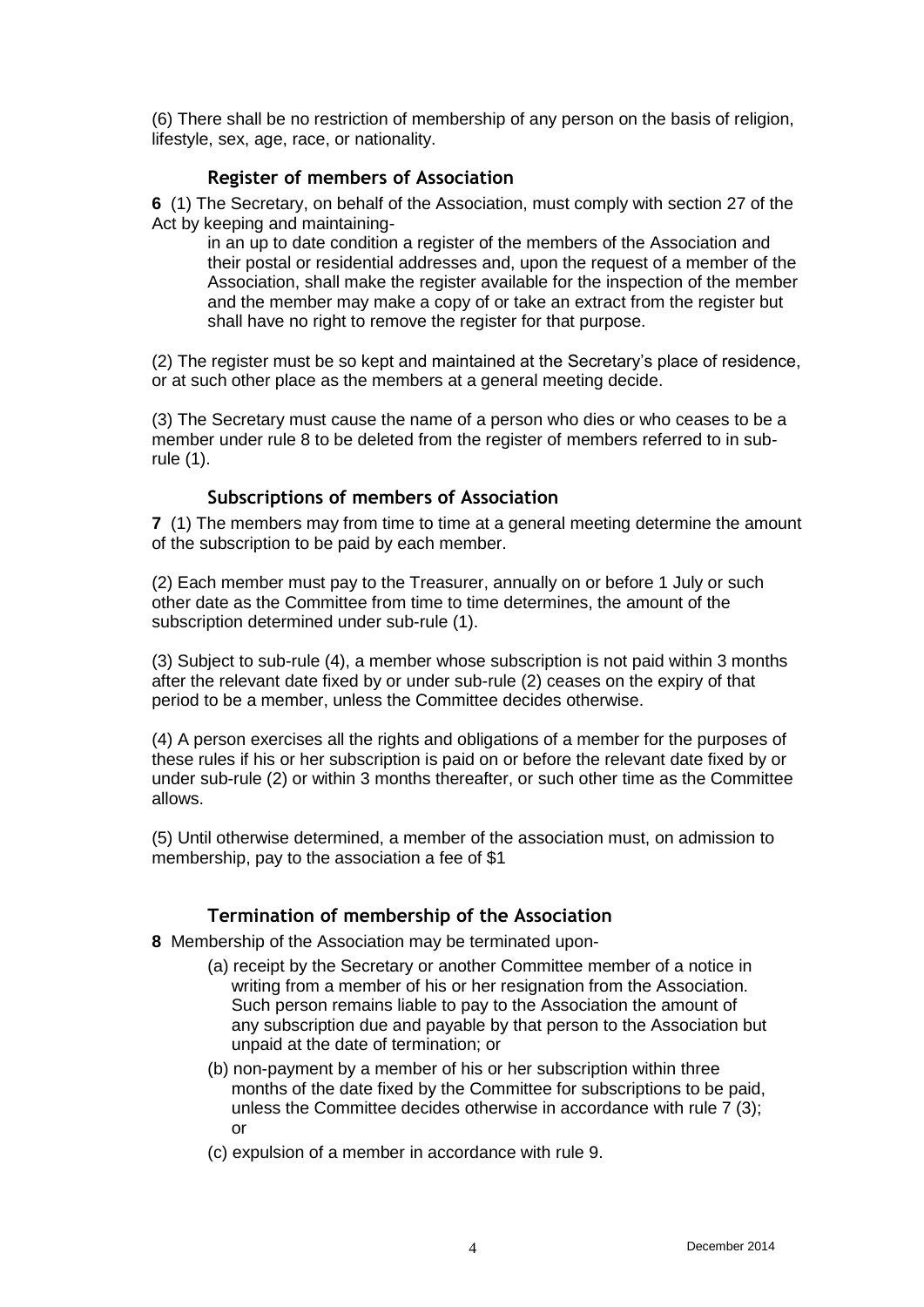# **Suspension or expulsion of members of Association**

**9** (1) If the Committee considers that a member should be suspended or expelled from membership of the Association because his or her conduct is detrimental to the interests of the Association, the Committee must communicate, either orally or in writing, to the member-

- (a) notice of the proposed suspension or expulsion and of the time, date and place of the Committee meeting at which the question of that suspension or expulsion will be decided; and
- (b) particulars of that conduct,

not less than 30 days before the date of the Committee meeting referred to in paragraph (a).

(2) At the Committee meeting referred to in a notice communicated under sub-rule (1), the Committee may, having afforded the member concerned a reasonable opportunity to be heard by, or to make representations in writing to, the Committee, suspend or expel or decline to suspend or expel that member from membership of the Association and must, forthwith after deciding whether or not to suspend or expel that member, communicate that decision in writing to that member.

(3) Subject to sub-rule (5), a member has his or her membership suspended or ceases to be a member 14 days after the day on which the decision to suspend or expel a member is communicated to him or her under sub-rule (2).

(4) A member who is suspended or expelled under sub-rule (2) must, if he or she wishes to appeal against that suspension or expulsion, give notice to the Secretary of his or her intention to do so within the period of 14 days referred to in sub-rule (3).

- (5) When notice is given under sub-rule (4)-
	- (a) the Association in a general meeting, must either confirm or set aside the decision of the Committee to suspend or expel the member, after having afforded the member who gave that notice a reasonable opportunity to be heard by, or to make representations in writing to, the Association in the general meeting; and
	- (b) the member who gave that notice is not suspended or does not cease to be a member unless and until the decision of the Committee to suspend or expel him or her is confirmed under this sub-rule.

## **Committee of Management**

**10** (1) Subject to sub-rule (9), the affairs of the Association will be managed exclusively by a Committee of Management consisting of-

a) the office-bearers of the association, being

- i. the Convenor
- ii. the Treasurer, and
- iii. the Secretary

all of whom must be members of the Association, and

b) ten (10) ordinary members, consisting of

- i. Concert Manager
- ii. Fundraising Officer
- iii. Merchandising Officer
- iv. Sponsorship Officer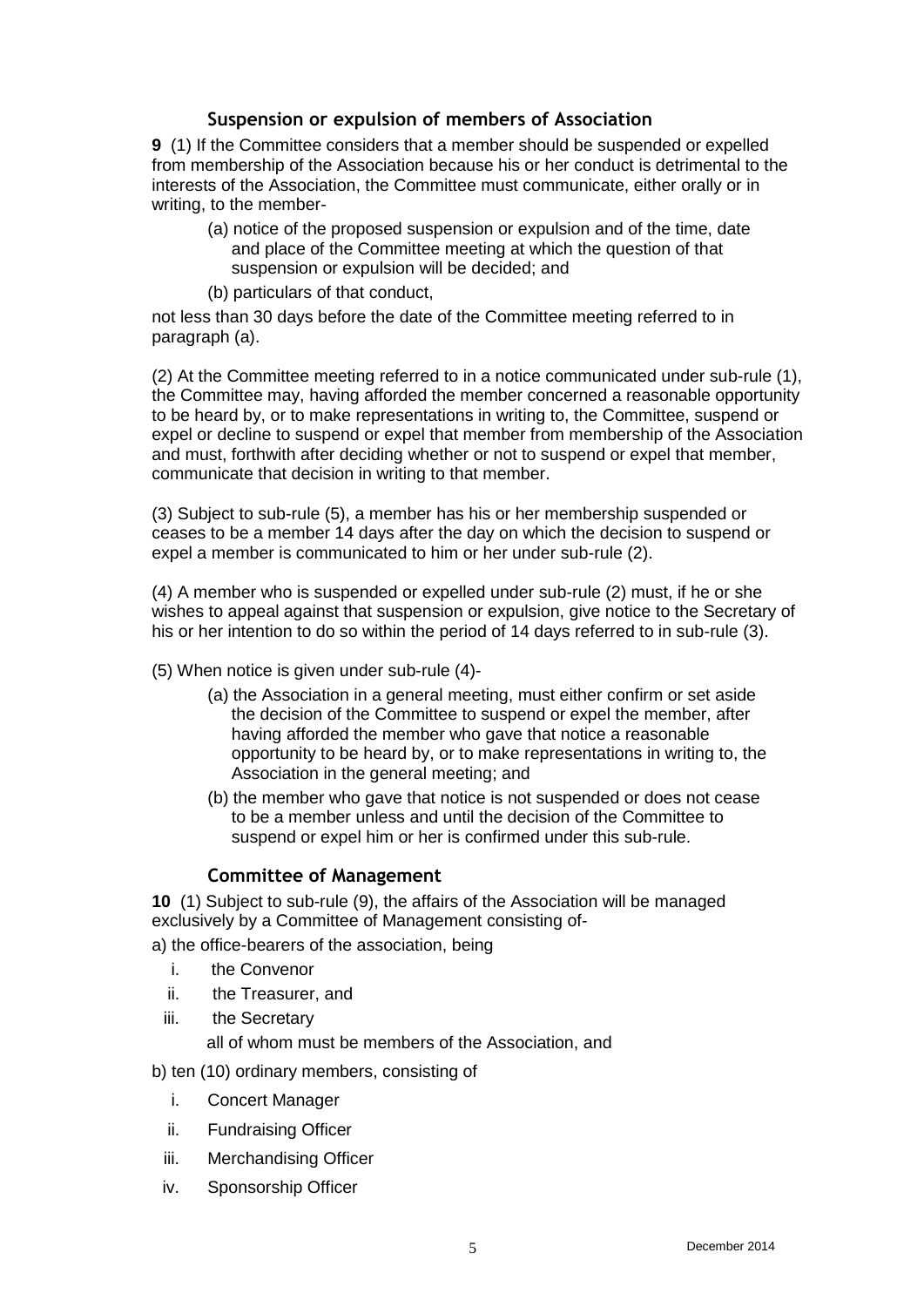- v. Social Secretary
- vi. Transport and Billeting Officer
- vii. Publicity Officer
- viii. Librarian
- ix. Camp Officer
- x. General Member

all of whom must be members of the Association, and

c) Two (2) ex-officio members. These positions are not regarded as ordinary committee members, and do not have the same rights or responsibilities as other ordinary committee members.

The ex-officio positions shall be the president or their delegate from the

- i. Perth Undergraduate Choral Society, Incorporated
- ii. Australian Intervarsity Choral Societies Association

(2) Committee members must be elected to membership of the Committee at an annual general meeting, ex-officio or appointed under sub-rule (8).

(3) Subject to sub-rule (8), a Committee member's term will be from his or her election at an annual general meeting until the election referred to in sub-rule (2) at the next annual general meeting after his or her election, but he or she is eligible for re-election to membership of the Committee.

(4) Except for nominees under sub-rule (7), a person is not eligible for election to membership of the Committee unless a member has nominated him or her for election by delivering notice in writing of that nomination, signed by-

- (a) the nominator; and
- (b) the nominee to signify his or her willingness to stand for election,

to the Secretary not less than 7 days before the day on which the annual general meeting concerned is to be held.

(5) A person who is eligible for election or re-election under this rule may -

- (a) propose or second himself or herself for election or re-election; and
- (b) vote for himself or herself.

(6) If the number of persons nominated in accordance with sub-rule (4) for election to membership of the Committee does not exceed the number of vacancies in that membership to be filled-

- (a) the Secretary must report accordingly to; and
- (b) the Convenor must declare those persons to be duly elected as members of the Committee at,

the annual general meeting concerned.

(7) If vacancies remain on the Committee after the declaration under sub-rule (6), additional nominations of Committee members may be accepted from the floor of the annual general meeting. If such nominations from the floor do not exceed the number of vacancies the Convenor must declare those persons to be duly elected as members of Committee. Where the number of nominations from the floor exceeds the remaining number of vacancies on the Committee, elections for those positions must be conducted.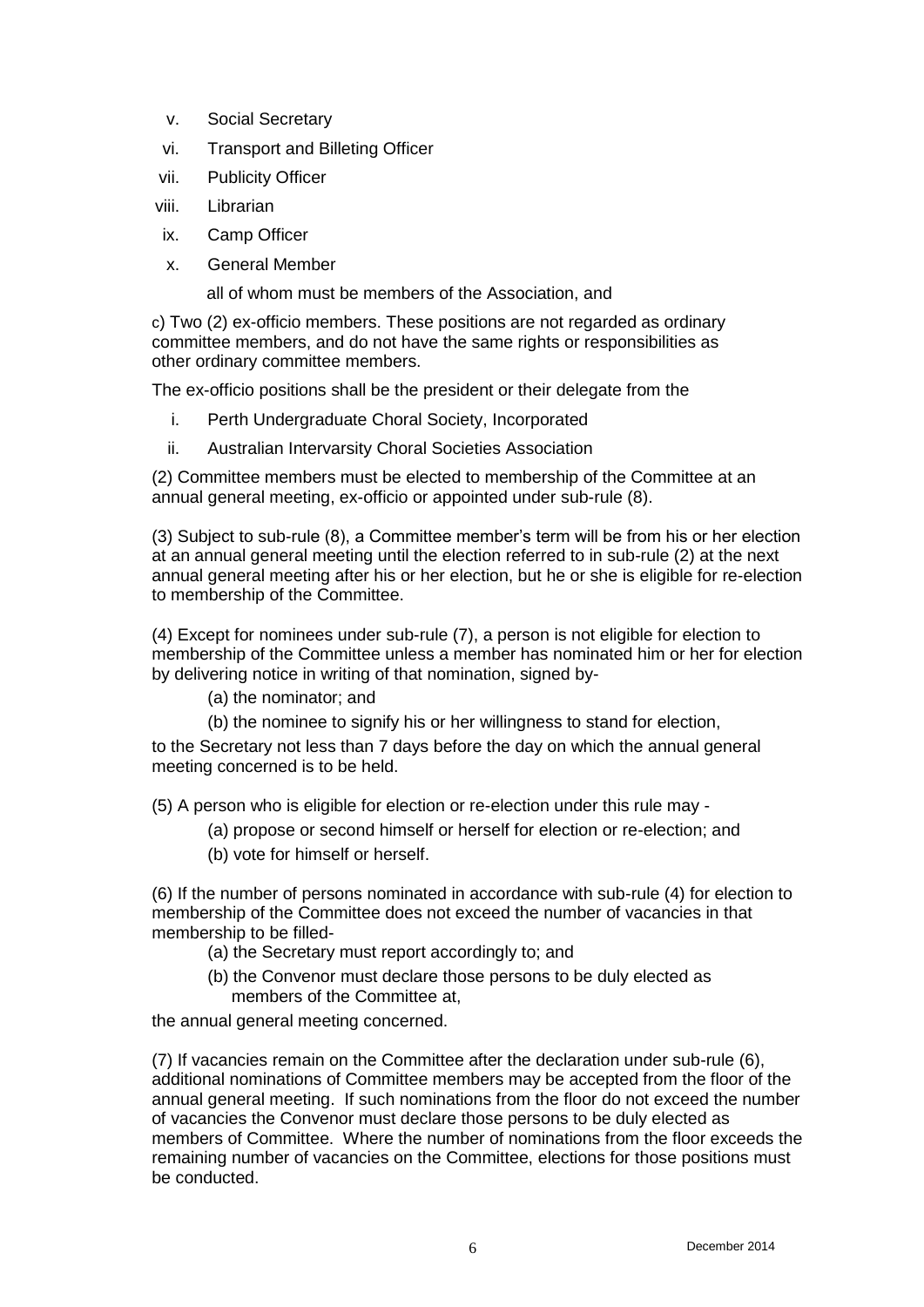(8) If a vacancy remains on the Committee after the application of sub-rule (7), or when a casual vacancy within the meaning of rule 14 occurs in the membership of the Committee-

- (a) the Committee may appoint a member to fill that vacancy; and
- (b) a member appointed under this sub-rule will
	- (i) hold office until the election referred to in sub-rule (2); and
	- (ii) be eligible for election to membership of the Committee,

at the next following annual general meeting.

(9) The Committee may delegate, in writing, to one to more sub-committees (consisting of such member or members of the association as the Committee thinks fit) the exercise of such functions of the Committee as are specified in the delegation other than-

- (a) the power of delegation; and
- (b) a function which is a duty imposed on the Committee by the Act or any other law.

(10) Any delegation under sub-rule (9) may be subject to such conditions and limitations as to the exercise of that function or as to time and circumstances as are specified in the written delegation and the Committee may continue to exercise any function delegated.

(11) The Committee may, in writing, revoke wholly or in part any delegation under sub-rule (9).

#### **Convenor**

**11** (1) Subject to this rule, the Convenor must preside at all general meetings and Committee meetings.

(2) In the event of the absence from a general meeting of-

- (a) the Convenor, the Treasurer; or
- (b) both the Convenor and the Treasurer, a member elected by the other members present at the general meeting,

must preside at the general meeting.

(3) In the event of the absence from a Committee meeting of-

- (a) the Convenor, the Treasurer; or
- (b) both the Convenor and the Treasurer, a Committee member elected by the other Committee members present at the Committee meeting,

must preside at the Committee meeting.

## **Secretary**

- **12** The Secretary must-
	- (a) co-ordinate the correspondence of the Association;
	- (b) keep full and correct minutes of the proceedings of the Committee and of the Association;
	- (c) comply on behalf of the Association with-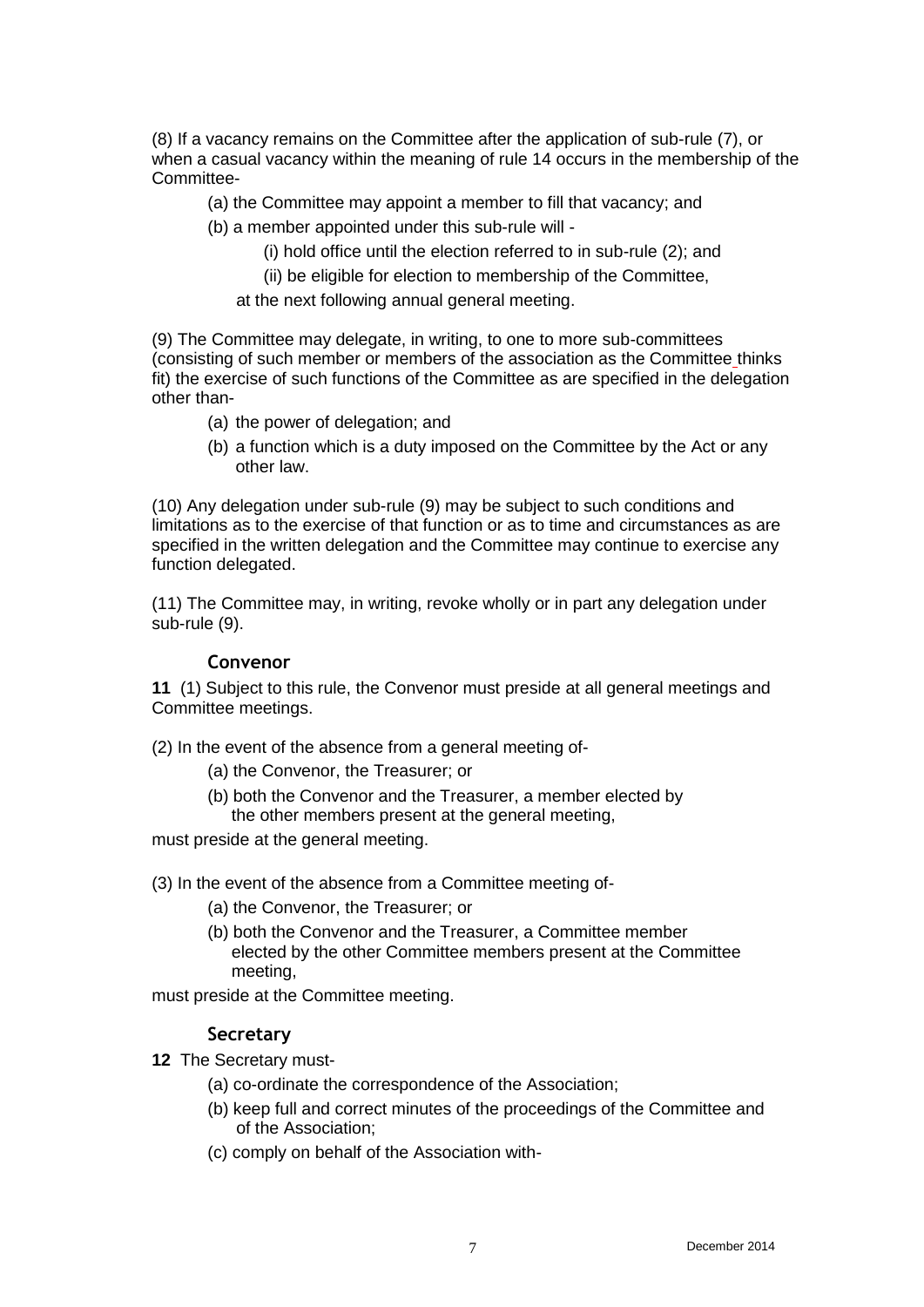(i) section 27 of the Act with respect to the register of members of the Association, as referred to in rule 6;

(ii) section 28 of the Act by keeping and maintaining in an up to date condition the rules of the Association and, upon the request of a member of the Association, must make available those rules for the inspection of the member and the member may make a copy of or take an extract from the rules but will have no right to remove the rules for that purpose; and

(iii) section 29 of the Act by maintaining a record of -

(A) the names and residential or postal addresses of the persons who hold the offices of the Association provided for by these rules, including all offices held by the persons who constitute the Committee and persons who are authorised to use the common seal of the Association under rule 22; and

(B) the names and residential or postal addresses of any persons who are appointed or act as trustees on behalf of the Association,

and the Secretary must, upon the request of a member of the Association, make available the record for the inspection of the member and the member may make a copy of or take an extract from the record but will have no right to remove the record for that purpose;

- (d) unless the members resolve otherwise at a general meeting, have custody of all books, documents, records and registers of the Association, including those referred to in paragraph (c) but other than those required by rule 13 to be kept and maintained by, or in the custody of, the Treasurer; and
- (e) perform such other duties as are imposed by these rules on the Secretary.

#### **Treasurer**

**13** The Treasurer must-

(a) be responsible for the receipt of all moneys paid to or received by, or by him or her on behalf of, the Association and must issue receipts for those moneys in the name of the Association;

- (b) pay all moneys referred to in paragraph (a) into such account or accounts of the Association as the Committee may from time to time direct;
- (c) make payments from the funds of the Association with the authority of a general meeting or of the Committee and in so doing ensure that all cheques are signed by himself or herself and at least one other authorised Committee member, or by any two others as are authorised by the Committee;
- (d) comply on behalf of the Association with sections 25 and 26 of the Act with respect to the accounting records of the Association by-

(i) keeping such accounting records as correctly record and explain the financial transactions and financial position of the Association;

(ii) keeping its accounting records in such manner as will enable true and fair accounts of the Association to be prepared from time to time;

(iii) keeping its accounting records in such manner as will enable true and fair accounts of the Association to be conveniently and properly audited; and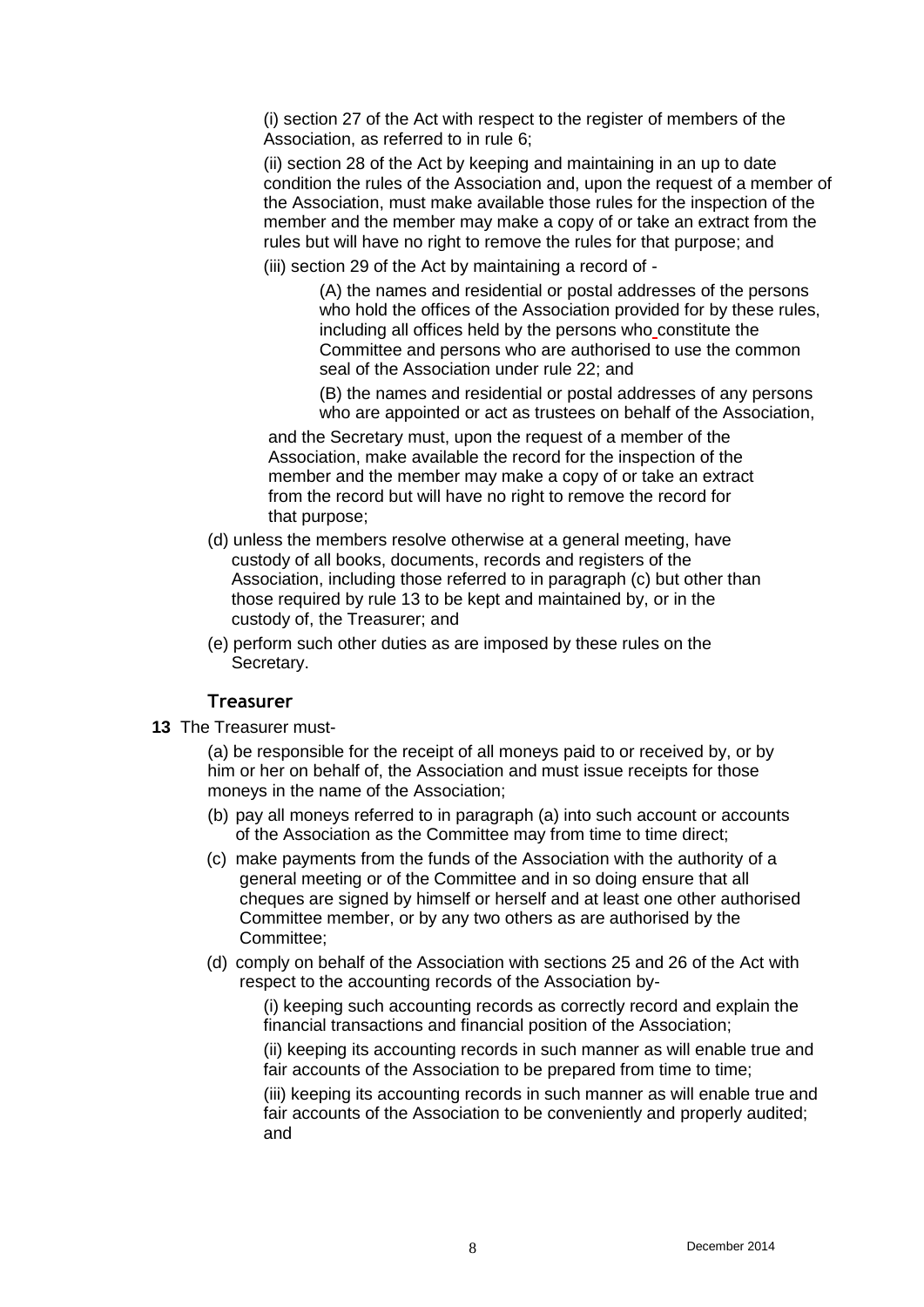(iv) submitting to members at each annual general meeting of the Association accounts of the Association showing the financial position of the Association at the end of the immediately preceding financial year.

- (e) whenever directed to do so by the Convenor, submit to the Committee a report, balance sheet or financial statement in accordance with that direction;
- (f) unless the members resolve otherwise at a general meeting, have custody of all securities, books and documents of a financial nature and accounting records of the Association, including those referred to in paragraphs (d) and (e); and
- (g) perform such other duties as are imposed by these rules on the Treasurer.

#### **Casual vacancies in membership of Committee**

**14** A casual vacancy occurs in the office of a Committee member and that office becomes vacant if the Committee member-

- (a) dies;
- (b) resigns by notice in writing delivered to the Convenor or, if the Committee member is the Convenor, to the Treasurer and that resignation is accepted by resolution of the Committee;
- (c) is convicted of an offence under the Act;
- (d) is permanently incapacitated by mental or physical ill-health;
- (e) is absent from more than-
	- (i) 3 consecutive Committee meetings; or

(ii) 3 Committee meetings in the same financial year without tendering an apology to the person presiding at each of those Committee meetings;

 of which meetings the member received notice, and the Committee has resolved to declare the office vacant;

- (f) ceases to be a member of the Association; or
- (g) is the subject of a resolution passed by a general meeting of members terminating his or her appointment as a Committee member.

#### **Proceedings of Committee**

**15** (1) The Committee must meet together for the dispatch of business not less than once in each year and the Convenor, or at least half the members of the Committee, may at any time convene a meeting of the Committee.

(2) Each Committee member has a deliberative vote.

(3) A question arising at a Committee meeting must be decided by a majority of votes, but, if there no majority, the person presiding at the Committee meeting will have a casting vote in addition to his or her deliberative vote.

(4) At a Committee meeting, half the number of Committee members plus one, which must include two of three of the Convenor, Treasurer and Secretary, constitute a quorum.

(5) Subject to these rules, the procedure and order of business to be followed at a Committee meeting must be determined by the Committee members present at the Committee meeting.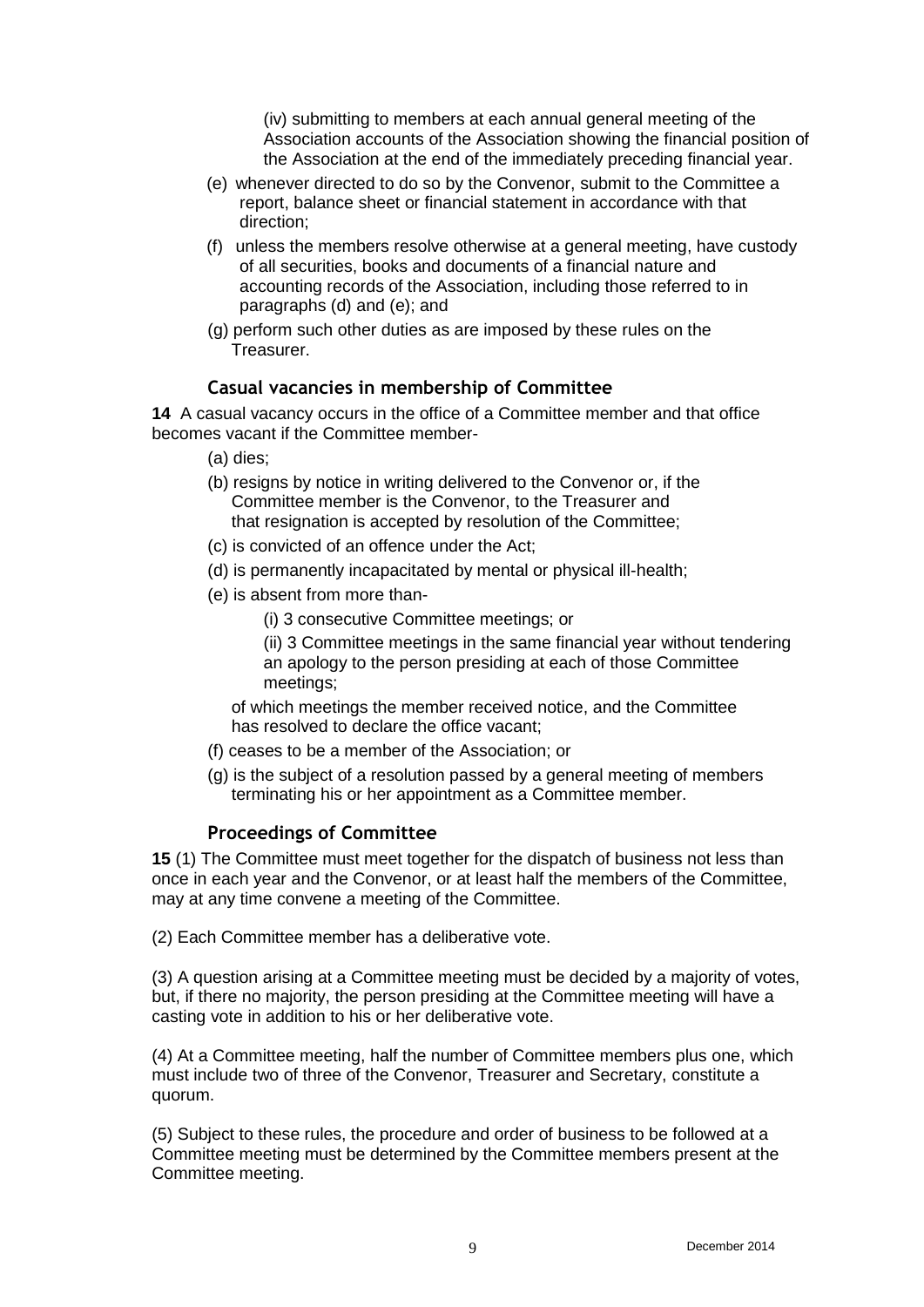(6) As required under sections 21 and 22 of the Act, a Committee member having any direct or indirect pecuniary interest in a contract, or proposed contract, made by, or in the contemplation of, the Committee (except if that pecuniary interest exists only by virtue of the fact that the member of the Committee is a member of a class of persons for whose benefit the Association is established), must-

- (a) as soon as he or she becomes aware of that interest, disclose the nature and extent of his or her interest to the Committee; and
- (b) not take part in any deliberations or decision of the Committee with respect to that contract.

(7) Sub-rule (6) (a) does not apply with respect to a pecuniary interest that exists only by virtue of the fact that the member of the Committee is an employee of the Association.

(8) The Secretary must cause every disclosure made under sub-rule (6) (a) by a member of the Committee to be recorded in the minutes of the meeting of the Committee at which it is made.

#### **General meetings**

**16** (1) The Committee-

- (a) may at any time convene a special general meeting;
- (b) must convene annual general meetings within the time limits provided for the holding of such meetings by section 23 of the Act, that is, in every calendar year within 4 months after the end of the Association's financial year or such longer period as may in a particular case be allowed by the Commissioner, except for the first annual general meeting which may be held at any time within 18 months after incorporation; and
- (c) must, within 30 days of-

(i) receiving a request in writing to do so from not less than ten (10) members, convene a special general meeting for the purpose specified in that request; or

(ii) the Secretary receiving a notice under rule 9 (4), convene a general meeting to deal with the appeal to which that notice relates.

- (d) must, after receiving a notice under rule 5 (4), convene a general meeting, no later than the next annual general meeting, at which the appeal referred to in the notice will be dealt with. Failing that, the applicant is entitled to address the Association at that next annual general meeting in relation to the Committee's rejection of his or her application and the Association at that meeting must confirm or set aside the decision of the Committee.
- (2) The members making a request referred to in sub-rule (1) (c) (i) must-
	- (a) state in that request the purpose for which the special general meeting concerned is required; and
	- (b) sign that request.
- (3) If a special general meeting is not convened within the relevant period of 30 days referred to-
	- (a) in sub-rule (1) (c) (i), the members who made the request concerned may themselves convene a special general meeting as if they were the Committee; or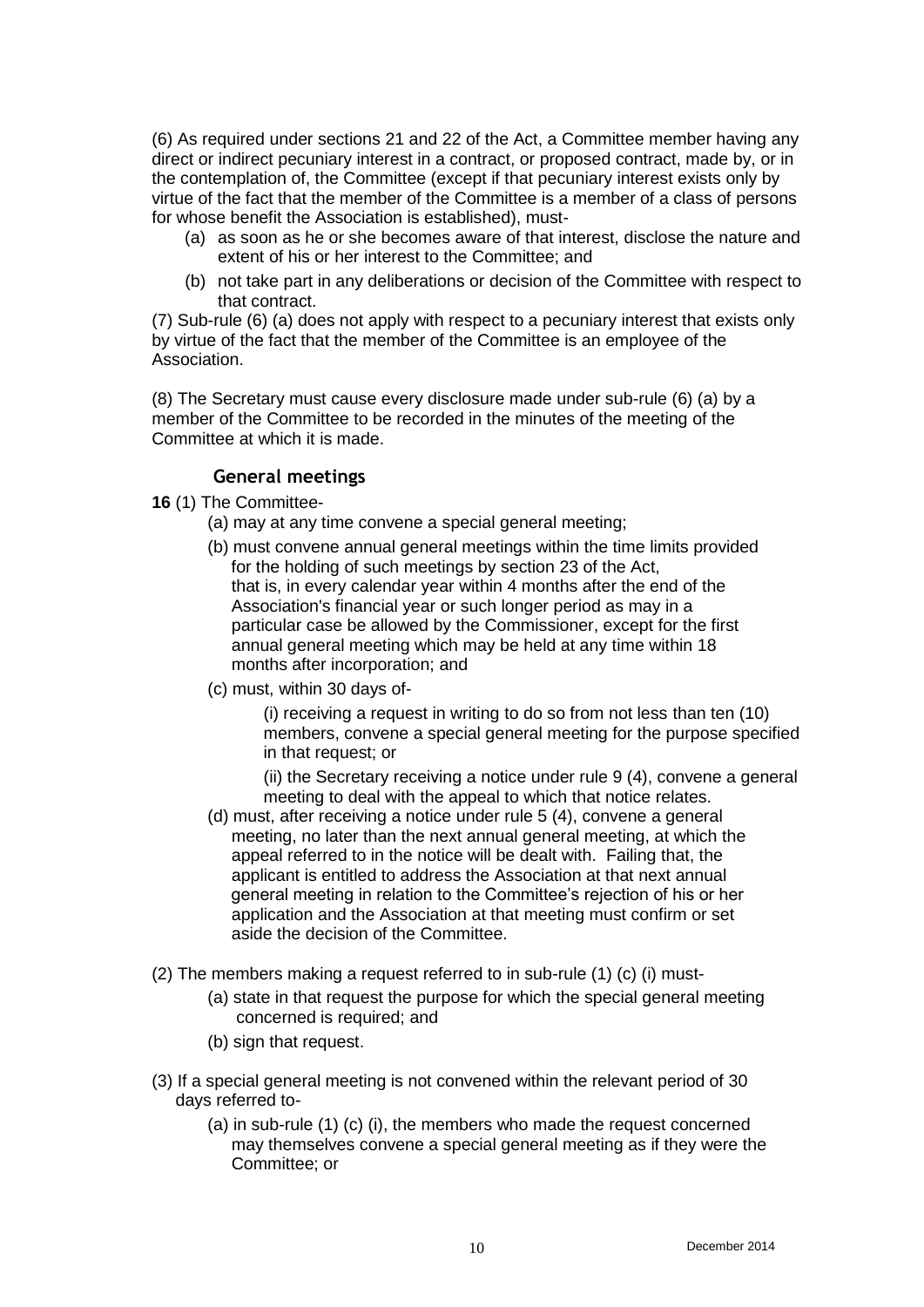(b) in sub-rule (1) (c) (ii), the member who gave the notice concerned may him or herself convene a special general meeting as if he or she were the Committee.

(4) When a special general meeting is convened under sub-rule (3) (a) or (b) the Association must pay the reasonable expenses of convening and holding the special general meeting.

(5) Subject to sub-rule (7), the Secretary must give to all members not less than 14 days notice of a special general meeting and that notice must specify-

- (a) when and where the general meeting concerned is to be held; and
- (b) particulars of the business to be transacted at the general meeting concerned and of the order in which that business is to be transacted.

(6) Subject to sub-rule (7), the Secretary must give to all members not less than 21 days notice of an annual general meeting and that notice must specify-

- (a) when and where the annual general meeting is to be held;
- (b) the particulars and order in which business is to be transacted, as follows-

(i) first, the consideration of the accounts and reports of the Committee;

(ii) second, the election of Committee members to replace outgoing Committee members; and

(iii) third, any other business requiring consideration by the Association at the general meeting.

(7) A special resolution may be moved either at a special general meeting or at an annual general meeting, however the Secretary must give to all members not less than 21 days notice of the meeting at which a special resolution is to be proposed. In addition to those matters specified in sub-rule (5) or (6), as relevant, the notice must also include the resolution to be proposed and the intention to propose the resolution as a special resolution.

(8) The Secretary must give a notice under sub-rule (5), (6) or (7) by-

- (a) serving it on a member personally; or
- (b) sending it by post to a member at the address of the member appearing in the register of members kept and maintained under rule 6.

(9) When a notice is sent by post under sub-rule (8) (b), sending of the notice will be deemed to be properly effected if the notice is sufficiently addressed and posted to the member concerned by ordinary prepaid mail.

(10) The Secretary must give notice of a special general meeting or an annual general meeting to:

a) Secretary of the Perth Undergraduate Choral Society, Incorporated

b) Secretary of the Australian Intervarsity Choral Society Association

## **Quorum and proceedings at general meetings**

**17** (1) At a general meeting ten (10) members present in person constitute a quorum.

(2) If within 30 minutes after the time specified for the holding of a general meeting in a notice given under rule 16 (5) or (6)-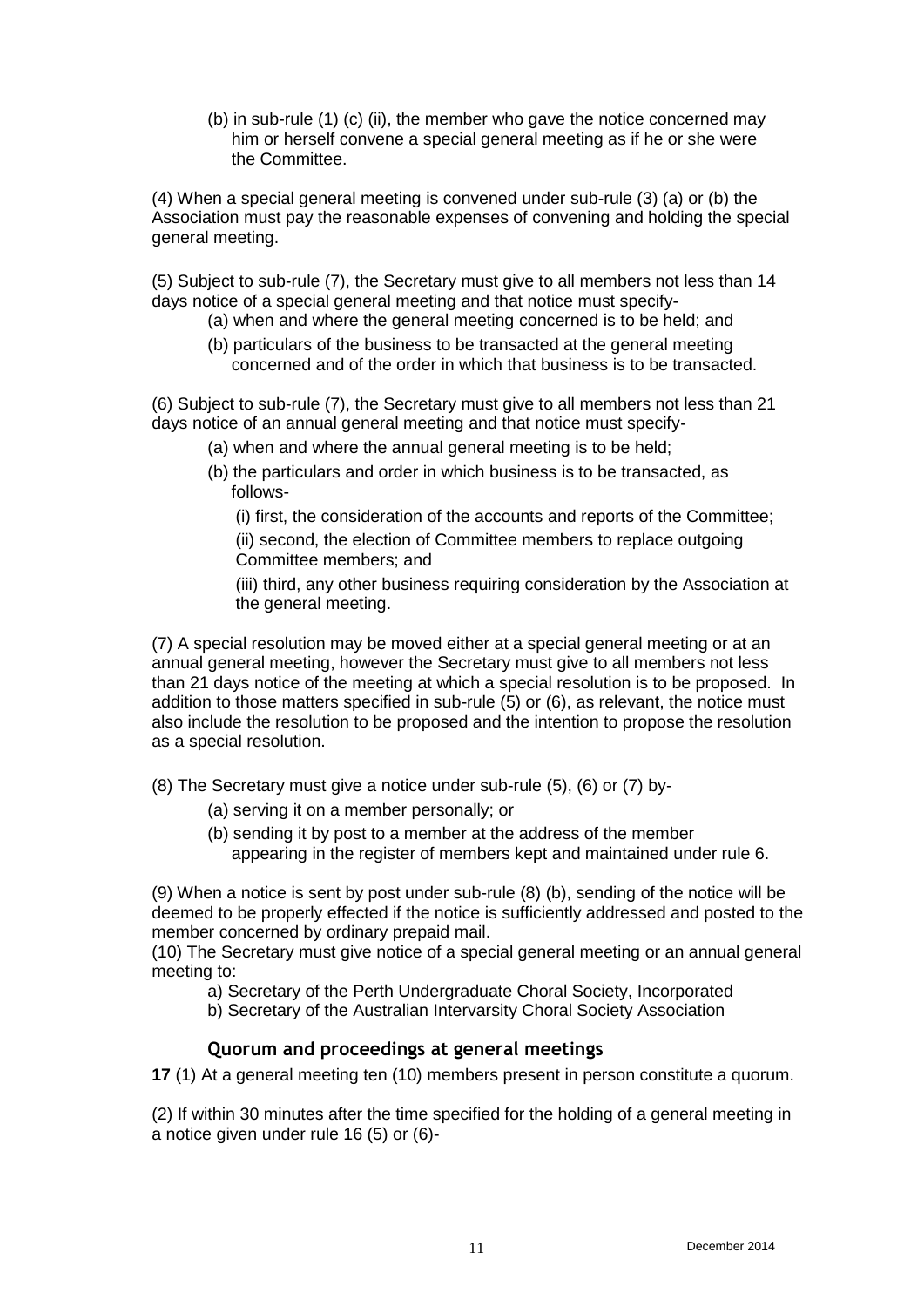- (a) as a result of a request or notice referred to in rule 16 (1) (c) or as a result of action taken under rule 16 (3) a quorum is not present, the general meeting lapses; or
- (b) otherwise than as a result of a request, notice or action referred to in paragraph (a), the general meeting stands adjourned to the same time on the same day in the following week and to the same venue.

(3) If within 30 minutes of the time appointed by sub-rule (2) (b) for the resumption of an adjourned general meeting a quorum is not present, the members who are present in person or by proxy may nevertheless proceed with the business of that general meeting as if a quorum were present.

(4) The Convenor may, with the consent of a general meeting at which a quorum is present, and must, if so directed by such a general meeting, adjourn that general meeting from time to time and from place to place.

(5) There must not be transacted at an adjourned general meeting any business other than business left unfinished or on the agenda at the time when the general meeting was adjourned.

(6) When a general meeting is adjourned for a period of 30 days or more, the Secretary must give notice under rule 16 of the adjourned general meeting as if that general meeting were a fresh general meeting.

(7) At a general meeting-

- (a) an ordinary resolution put to the vote will be decided by a majority of votes cast on a show of hands, subject to sub-rule (9); and
- (b) a special resolution put to the vote will be decided in accordance with section 24 of the Act as defined in rule 2, and, if a poll is demanded, in accordance with sub-rules (9) and (11).

(8) A declaration by the Convenor of a general meeting that a resolution has been passed as an ordinary resolution at the meeting will be evidence of that fact unless, during the general meeting at which the resolution is submitted, a poll is demanded in accordance with sub-rule (9).

(9) At a general meeting, a poll may be demanded by the Convenor or by three or more members present in person or by proxy and, if so demanded, must be taken in such manner as the Convenor directs.

(10) If a poll is demanded and taken under sub-rule (9) in respect of an ordinary resolution, a declaration by the Convenor of the result of the poll is evidence of the matter so declared.

(11) A poll demanded under sub-rule (9) must be taken immediately on that demand being made.

#### **Minutes of meetings of Association**

**18** (1) The Secretary must cause proper minutes of all proceedings of all general meetings and Committee meetings to be taken and then to be entered within 30 days after the holding of each general meeting or Committee meeting, as the case requires, in a minute book kept for that purpose.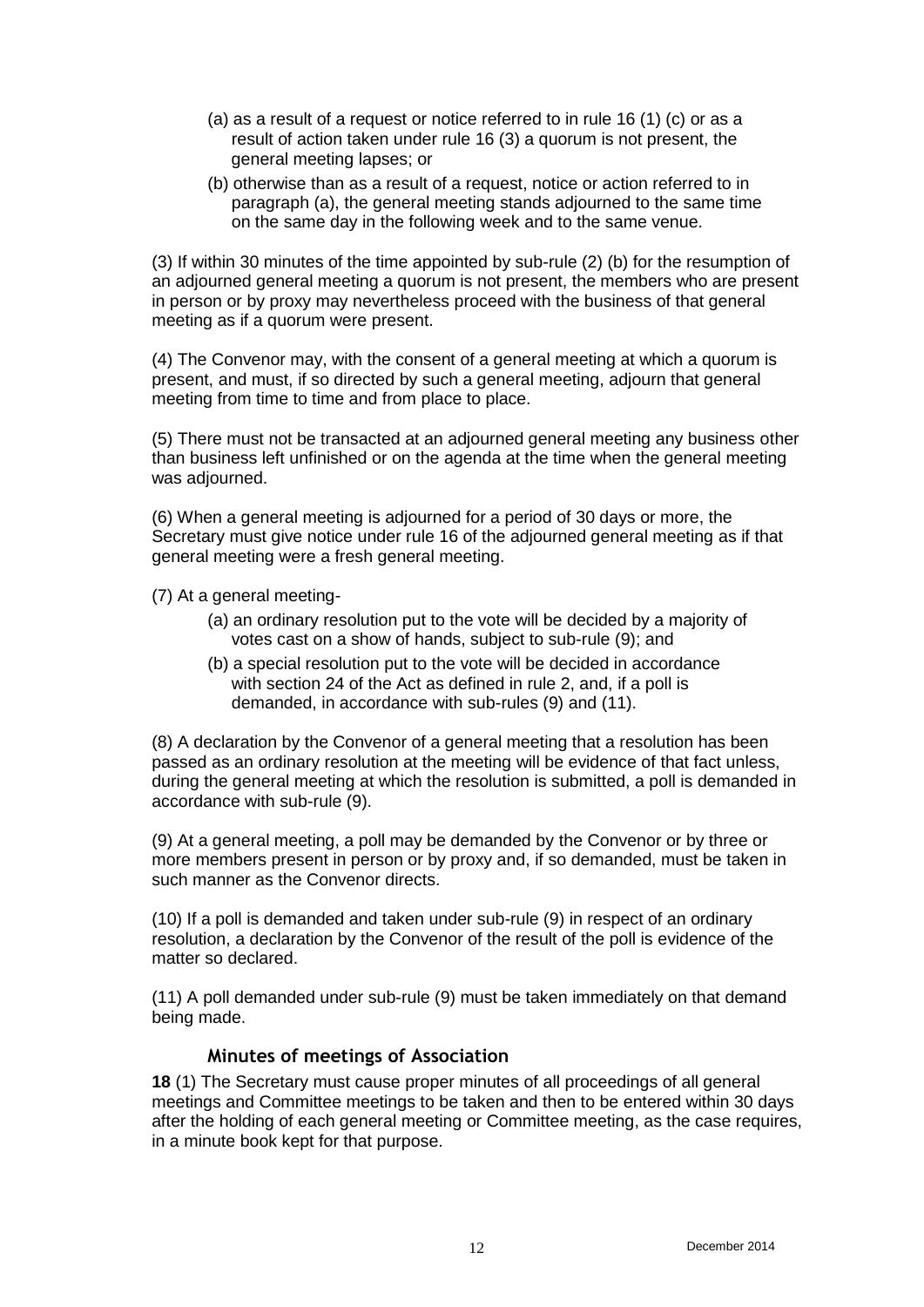(2) The Convenor must ensure that the minutes taken of a general meeting or Committee meeting under sub-rule (1) are checked and signed as correct by the Convenor of the general meeting or Committee meeting to which those minutes relate or by the Convenor of the next succeeding general meeting or Committee meeting, as the case requires.

(3) When minutes have been entered and signed as correct under this rule, they are, until the contrary is proved, evidence that-

- (a) the general meeting or Committee meeting to which they relate (in this sub-rule called "the meeting") was duly convened and held;
- (b) all proceedings recorded as having taken place at the meeting did in fact take place at the meeting; and
- (c) all appointments or elections purporting to have been made at the meeting have been validly made.

## **Voting rights of members of Association**

**19** (1) Subject to these rules, each member present in person or by proxy at a general meeting is entitled to a deliberative vote.

(2) A member which is a body corporate may appoint in writing a natural person, whether or not he or she is a member, to represent it at a particular general meeting or at all general meetings.

(3) An appointment made under sub-rule (2) must be made by a resolution of the board or other governing body of the body corporate concerned-

- (a) which resolution is authenticated under the common seal of that body corporate; and
- (b) a copy of which resolution is lodged with the Secretary.

(4) A person appointed under sub-rule (2) to represent a member which is a body corporate is deemed for all purposes to be a member until that appointment is revoked by the body corporate or, in the case of an appointment in respect of a particular general meeting, which appointment is not so revoked, the conclusion of that general meeting.

## **Proxies of members of Association**

**20** A member (in this rule called "the appointing member") may appoint in writing another member who is a natural person to be the proxy of the appointing member and to attend, and vote on behalf of the appointing member at, any general meeting.

## **Rules of Association**

**21** (1) The Association may alter or rescind these rules, or make rules additional to these rules, in accordance with the procedure set out in sections 17, 18 and 19 of the Act, which is as follows-

- (a) Subject to sub-rule (1) (d) and (1) (e), the Association may alter its rules by special resolution but not otherwise;
- (b) Within one month of the passing of a special resolution altering its rules, or such further time as the Commissioner may in a particular case allow (on written application by the Association), the Association must lodge with the Commissioner notice of the special resolution setting out particulars of the alteration together with a certificate given by a member of the Committee certifying that the resolution was duly passed as a special resolution and that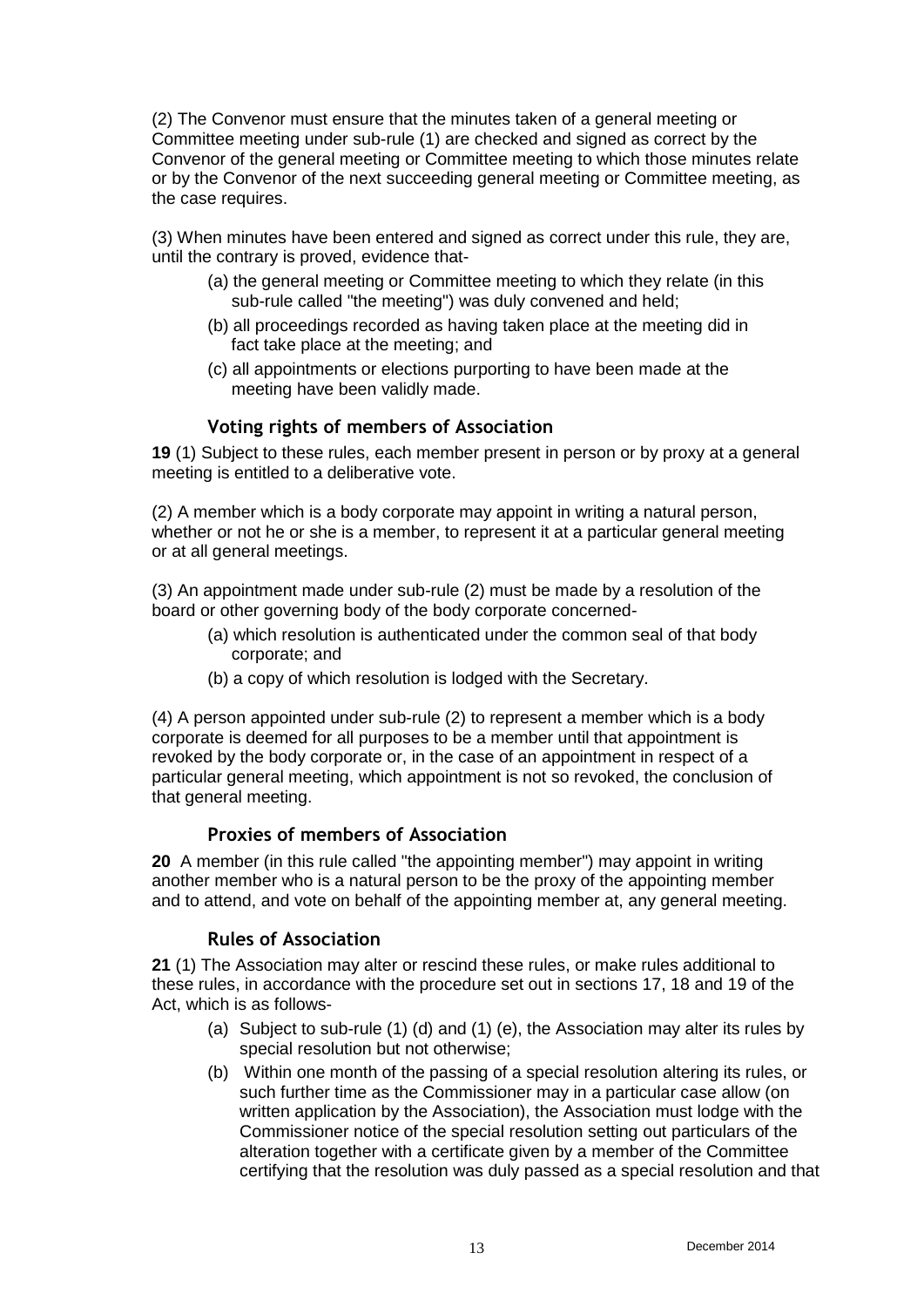the rules of the Association as so altered conform to the requirements of this Act;

- (c) An alteration of the rules of the Association does not take effect until sub-rule (1) (b) is complied with;
- (d) An alteration of the rules of the Association having effect to change the name of the association does not take effect until sub-rules (1) (a) to (1) (c) are complied with and the approval of the Commissioner is given to the change of name;
- (e) An alteration of the rules of the Association having effect to alter the objects or purposes of the association does not take effect until sub-rules (1) (a) to (1) (c) are complied with and the approval of the Commissioner is given to the alteration of the objects or purposes.

(2) These rules bind every member and the Association to the same extent as if every member and the Association had signed and sealed these rules and agreed to be bound by all their provisions.

#### **Common seal of Association**

**22** (1) The Association must have a common seal on which its corporate name appears in legible characters.

(2) The common seal of the Association must not be used without the express authority of the Committee and every use of that common seal must be recorded in the minute book referred to in rule 18.

(3) The affixing of the common seal of the Association must be witnessed by any two of the Convenor, the Secretary and the Treasurer.

(4) The common seal of the Association must be kept in the custody of the Secretary or of such other person as the Committee from time to time decides.

#### **Inspection of records, etc. of Association**

**23** A member may at any reasonable time inspect without charge the books, documents, records and securities of the Association.

#### **Disputes and mediation**

**24** (1) The grievance procedure set out in this rule applies to disputes under these rules between-

- (a) a member and another member; or
- (b) a member and the Association; or
- (c) if the Association provides services to non-members, those non-members who receive services from the Association, and the Association.

(2) The parties to the dispute must meet and discuss the matter in dispute, and, if possible, resolve the dispute within 14 days after the dispute comes to the attention of all of the parties.

(3) If the parties are unable to resolve the dispute at the meeting, or if a party fails to attend that meeting, then the parties must, within 10 days, hold a meeting in the presence of a mediator.

(4) The mediator must be-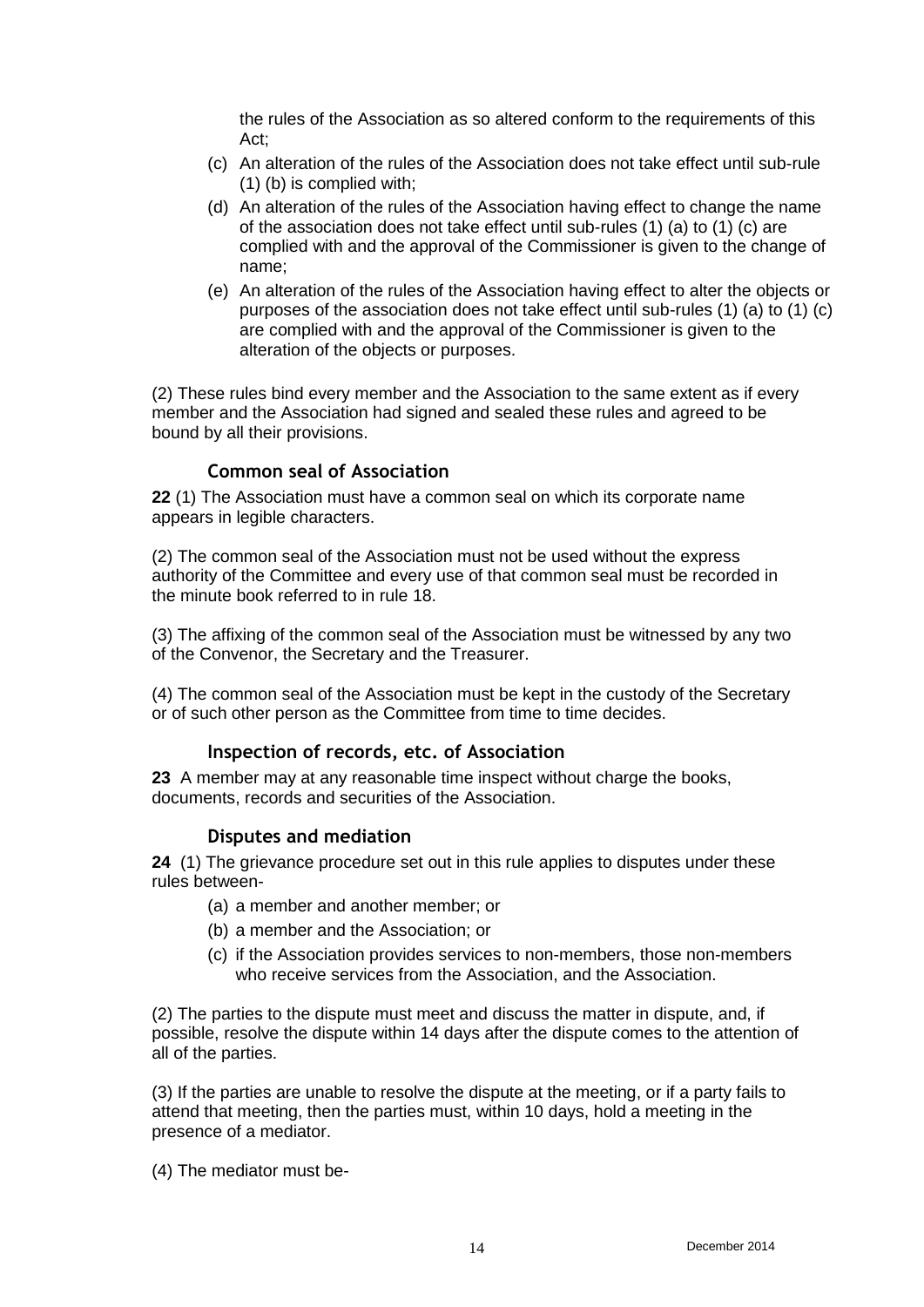- (a) a person chosen by agreement between the parties; or
- (b) in the absence of agreement-

(i) in the case of a dispute between a member and another member, a person appointed by the Committee of the Association;

(ii) in the case of a dispute between a member or relevant non-member (as defined by sub-rule (1) (c)) and the Association, a person who is a mediator appointed to, or employed with, a not for profit organisation.

- (5) A member of the Association can be a mediator.
- (6) The mediator cannot be a member who is a party to the dispute.

(7) The parties to the dispute must, in good faith, attempt to settle the dispute by mediation.

(8) The mediator, in conducting the mediation, must-

- (a) give the partes to the mediation process every opportunity to be heard;
- (b) allow due consideration by all parties of any written statement submitted by any party; and
- (c) ensure that natural justice is accorded to the parties to the dispute throughout the mediation process.
- (9) The mediator must not determine the dispute.
- (10) The mediation must be confidential and without prejudice.

(11) If the mediation process does not result in the dispute being resolved, the parties may seek to resolve the dispute in accordance with the Act or otherwise at law.

## **Distribution of surplus property on winding up of Association**

**25** If upon the winding up or dissolution of the Association there remains after satisfaction of all its debts and liabilities any property whatsoever, the same must not be paid to or distributed among the members, or former members. The surplus property must be given or transferred to another association incorporated under the Act which has similar objects and which is not carried out for the purposes of profit or gain to its individual members, and which association shall be determined by resolution of the members.

## **The Festival**

**26** An Intervarsity Choral Festival shall be held in 2017, and:

(1) Participation in the Festival shall be open to all members of university choirs affiliated to AICSA and to any other persons approved by the committee.

(2) There shall be no restriction of participation in the festival of any person on the basis of religion, lifestyle, sex, age, race, or nationality.

(3) Participation in the Festival requires the payment of a registration fee, to be determined by the Committee, over and above the membership fee.

(4) Festival participants are not required to be members of the Association.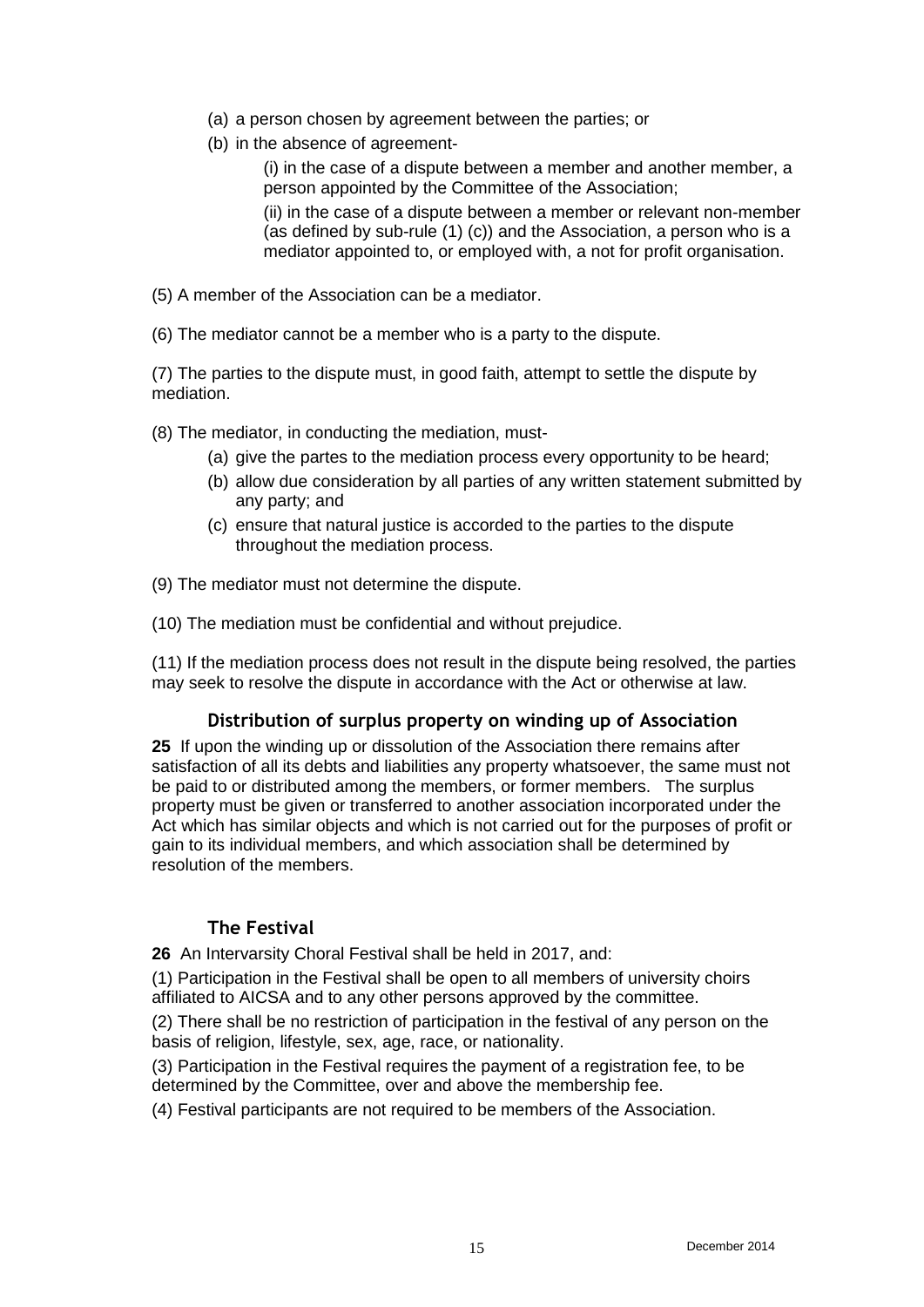**27** The Office-bears may make decision on behalf of the Committee when it considers the decision to be of sufficient urgency for the proper running of the festival. Such decisions shall be effective only if unanimous and ratified by the full Committee.

# **AICSA and AIVCC**

**28** The Convenor or delegate shall

- i attend meetings of the AIVCC
- ii liaise with AICSA and its member choirs

as required.

#### **Liabilities**

**29** The liability of the member to contribute towards the payment of the debts and liabilities of the Association or the costs, charges and expenses of the winding up of the Association is limited to the amount, if any, unpaid by the member in respect of membership of the Association, as required by rule 7, or participation in the Festival, as required by rule 26.

## **Public Fund**

**30** (1) The Association will establish and maintain a public fund.

(2) Donations will be deposited into the public fund listed on the Register of Cultural Organisations. These monies will be kept separate from other funds of the Association and will only be used to further the principal purpose of the Association. Investment of monies in this fund will be made in accordance with guidelines for public funds as specified by the Australian Taxation Office.

(3) The fund will be administered by a management committee or a sub-committee of the management committee, the majority of whom, because of their tenure of some public office or their professional standing, have an underlying community responsibility, as distinct from obligations solely in regard to the cultural objectives of the Association.

(4) No monies/assets in this fund will be distributed to members or office bearers of the Association, except as reimbursement of out-of-pocket expenses incurred on behalf of the fund or proper remuneration for administrative services.

(5) The Department responsible for the administration of the Register of Cultural Organisations will be notified of any proposed amendments or alterations to provisions for the public fund, to assess the effect of any amendments on the public funds continuing Deductible Gift Recipient status.

(6) Receipts for gifts to the public fund must state:

- i the name of the public fund and that the receipt is for a gift made to the public fund;
- ii the Australian Business Number of the company;
- iii the fact that the receipt is for a gift; and
- iv any other matter required to be included on the receipt pursuant to the requirements of the Income Tax Assessment Act 1997.

(7) The Association has a policy that prohibits the distribution of profits gained from and belonging to the public fund to members, shareholders, controllers, etc of the organisation, or trustees of a trust.

(8) If upon the winding-up or dissolution of the public fund listed on the Register of Cultural Organisations, there remains after satisfaction of all its debts and liabilities,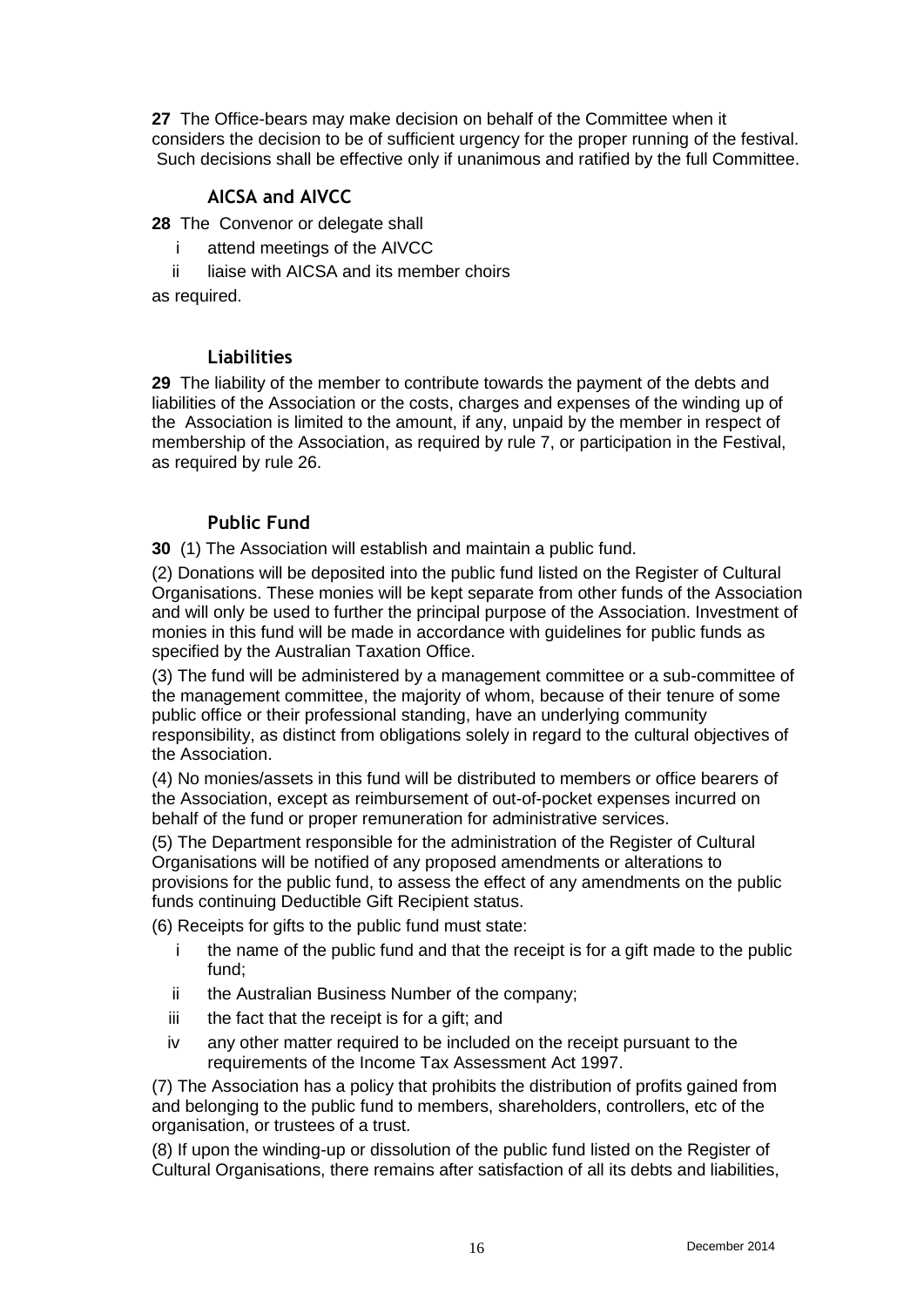any property or funds, the property or funds shall not be paid to or distributed among its members, but shall be given or transferred to some other fund, authority or institution having objects similar to the objects of this public fund, and whose rules shall prohibit the distribution of its or their income among its or their members, such fund, authority or institution to be eligible for tax deductibility of donations under Subdivision 30-B, section 30-100, of the Income Tax Assessment Act 1997 and listed on the Register of Cultural Organisations maintained under the Act.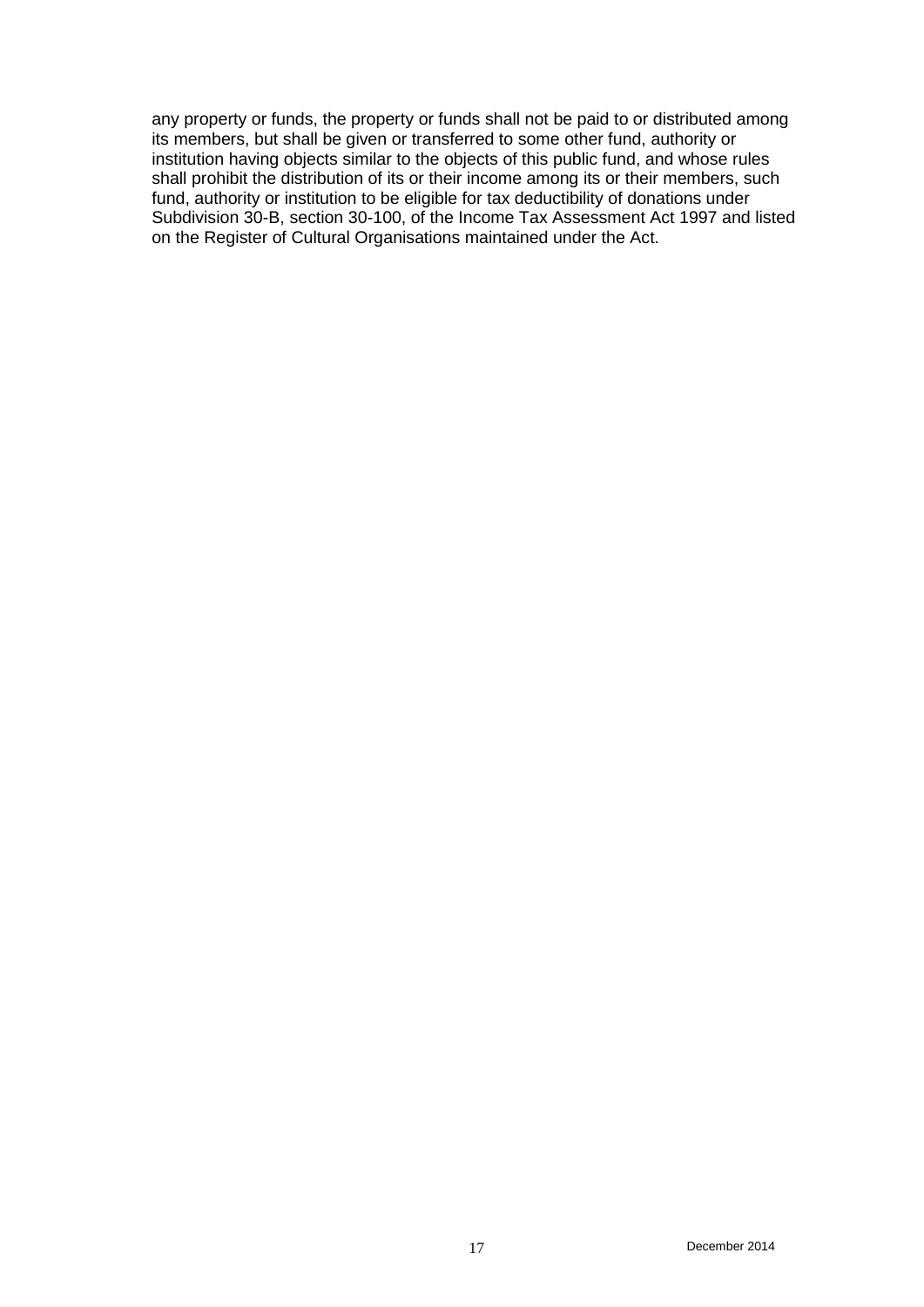# **APPLICATION FOR MEMBERSHIP OF AN INCORPORATED ASSOCIATION –** model rule **5**

*68 th Australian Intervarsity Choral Festival Perth 2017 Incorporated*

I, ………………………………………………………………………………………………………

*(Insert APPLICANT'S name)*

of …………………………………………………………………………………………………… (*insert APPLICANT'S residential or postal address* -

required under section 27 of the *Associations Incorporation Act (1987)*)

apply to become a member of the above Association.

If my application is accepted, I agree to be bound by the rules of the Association.

**Signature**:…………………………………………. **Date**:…………………………………………………

Rule 5(2) "A person who wishes to become a member must be … proposed by one **member**  and seconded by another **member**."

#### **PROPOSED: SECONDED:**

**\_ \_ \_ \_ \_ \_ \_ \_ \_ \_ \_ \_ \_ \_** *Applicants to detach and keep* **\_ \_ \_ \_ \_ \_ \_ \_ \_ \_ \_ \_ \_ \_ \_** 

# **INFORMATION for APPLICANTS**

- If your application is accepted, your name and address, as provided above, **must** be recorded in a register of members and be made available to other members, upon request, under section 27 of the *Associations Incorporation Act.*
- If the obligations under the *Associations Incorporation Act* are not complied with the Association can be wound up.
- You can contact the Association at secretary@piv.org.au
- You can access or correct personal information (your name and address) by contacting the Association as indicated above.

#### OTHER INFORMATION

- If your application is accepted you are entitled to inspect and make a copy of the register of members under section 27 of the *Associations Incorporation Act*.
- If your application is accepted you are entitled to inspect and make a copy of the rules (constitution) of the association under section 28 of the *Associations Incorporation Act*.

**If your application for membership is rejected by the Committee**: You may give notice of your intention to appeal within 14 days of being advised of the rejection (rule 5(4)). The Association in a general meeting, no later than the next annual general meeting, must confirm or set aside the decision of the Committee rejecting your application, after giving you a reasonable opportunity to be heard or to make written representations to the general meeting (rule 5(5)).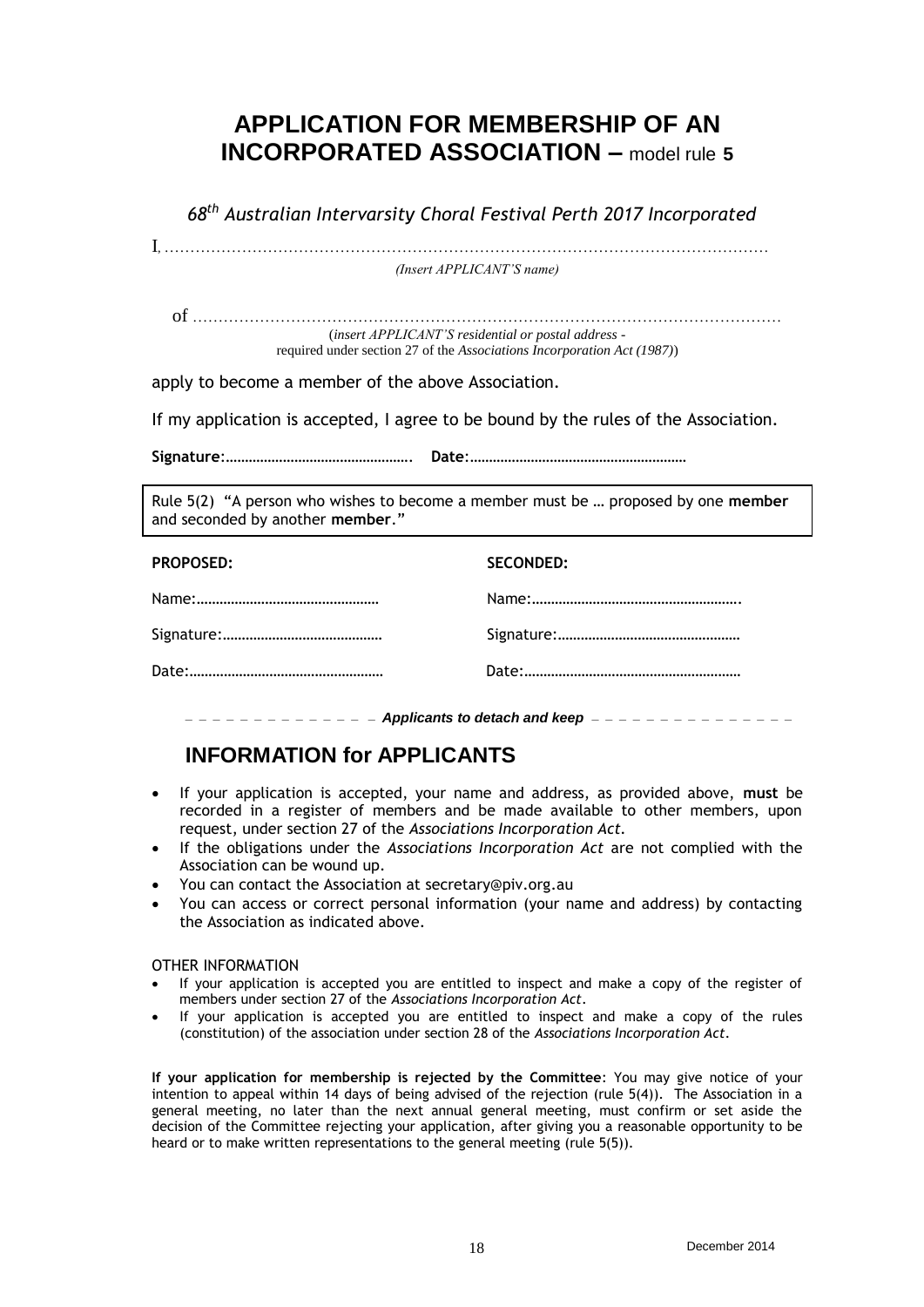# **APPOINTMENT OF CORPORATE MEMBER REPRESENTATIVE – model rule 19**

| (Insert name of CORPORATE MEMBER of incorporated association)                |                                                               |  |
|------------------------------------------------------------------------------|---------------------------------------------------------------|--|
|                                                                              |                                                               |  |
| (Insert date of meeting)                                                     |                                                               |  |
|                                                                              | (Insert name of REPRESENTATIVE of the above corporate member) |  |
| represent it at:                                                             |                                                               |  |
| (Tick $\blacksquare$ only <b>ONE</b> of the following)                       |                                                               |  |
|                                                                              | (Insert relevant date/s)                                      |  |
| <b>OR</b>                                                                    |                                                               |  |
| all general meetings                                                         |                                                               |  |
|                                                                              |                                                               |  |
| of<br>(Insert name of INCORPORATED ASSOCIATION)                              |                                                               |  |
|                                                                              |                                                               |  |
| WITNESSED/AUTHORISED BY:<br>(if required under the CORPORATE MEMBER'S rules) |                                                               |  |
|                                                                              |                                                               |  |
| SIGNATURE:                                                                   |                                                               |  |
| NAME:                                                                        |                                                               |  |
| POSITION:                                                                    |                                                               |  |
| DATE:                                                                        |                                                               |  |
|                                                                              |                                                               |  |
| SIGNATURE:                                                                   |                                                               |  |
| NAME:                                                                        |                                                               |  |
| POSITION:                                                                    |                                                               |  |
| DATE:                                                                        | (Insert CORPORATE MEMBER'S common seal)                       |  |

The corporate member acknowledges that according to rule 19(4) of the Association a person appointed to represent a member which is a body corporate is deemed for all purposes to be a member until that appointment is revoked by the body corporate or, in the case of an appointment in respect of a particular general meeting, which appointment is not so revoked, the conclusion of that general meeting.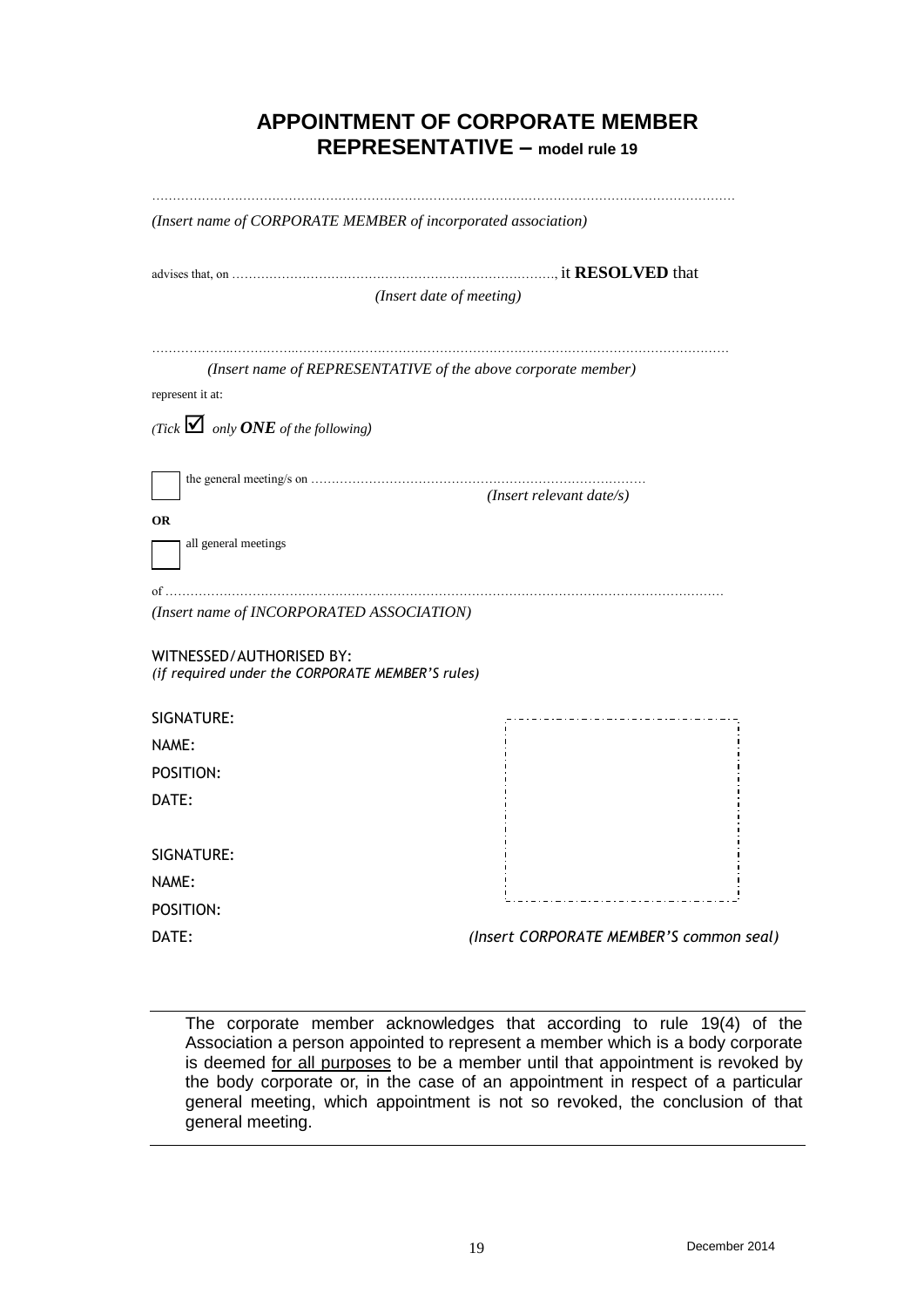# **APPOINTMENT OF PROXY**

Model rule 20

|                                                                                                      | (Insert MEMBER'S name)                                            |  |
|------------------------------------------------------------------------------------------------------|-------------------------------------------------------------------|--|
|                                                                                                      |                                                                   |  |
|                                                                                                      | (Insert MEMBER'S address)                                         |  |
|                                                                                                      |                                                                   |  |
|                                                                                                      | (Insert name of INCORPORATED ASSOCIATION)                         |  |
| <b>APPOINT</b>                                                                                       |                                                                   |  |
| (Insert PROXY'S name)                                                                                |                                                                   |  |
| who also is a member of the Association, as my proxy.                                                |                                                                   |  |
| My proxy is authorised to vote on my behalf: (Tick $\Box$ only ONE of the following)                 |                                                                   |  |
| at the general meeting/s (and any adjournments of the meeting/s) on                                  |                                                                   |  |
| (Insert relevant date/s)<br><b>OR</b><br>in relation to the following resolutions and/or nominations |                                                                   |  |
|                                                                                                      |                                                                   |  |
| In favour:                                                                                           | Against:                                                          |  |
|                                                                                                      |                                                                   |  |
|                                                                                                      |                                                                   |  |
| (Insert resolution Nos, brief description or<br>nominees' name/s)                                    | (Insert resolution Nos. brief description or<br>nominees' name/s) |  |
| (of Member appointing Proxy)                                                                         |                                                                   |  |